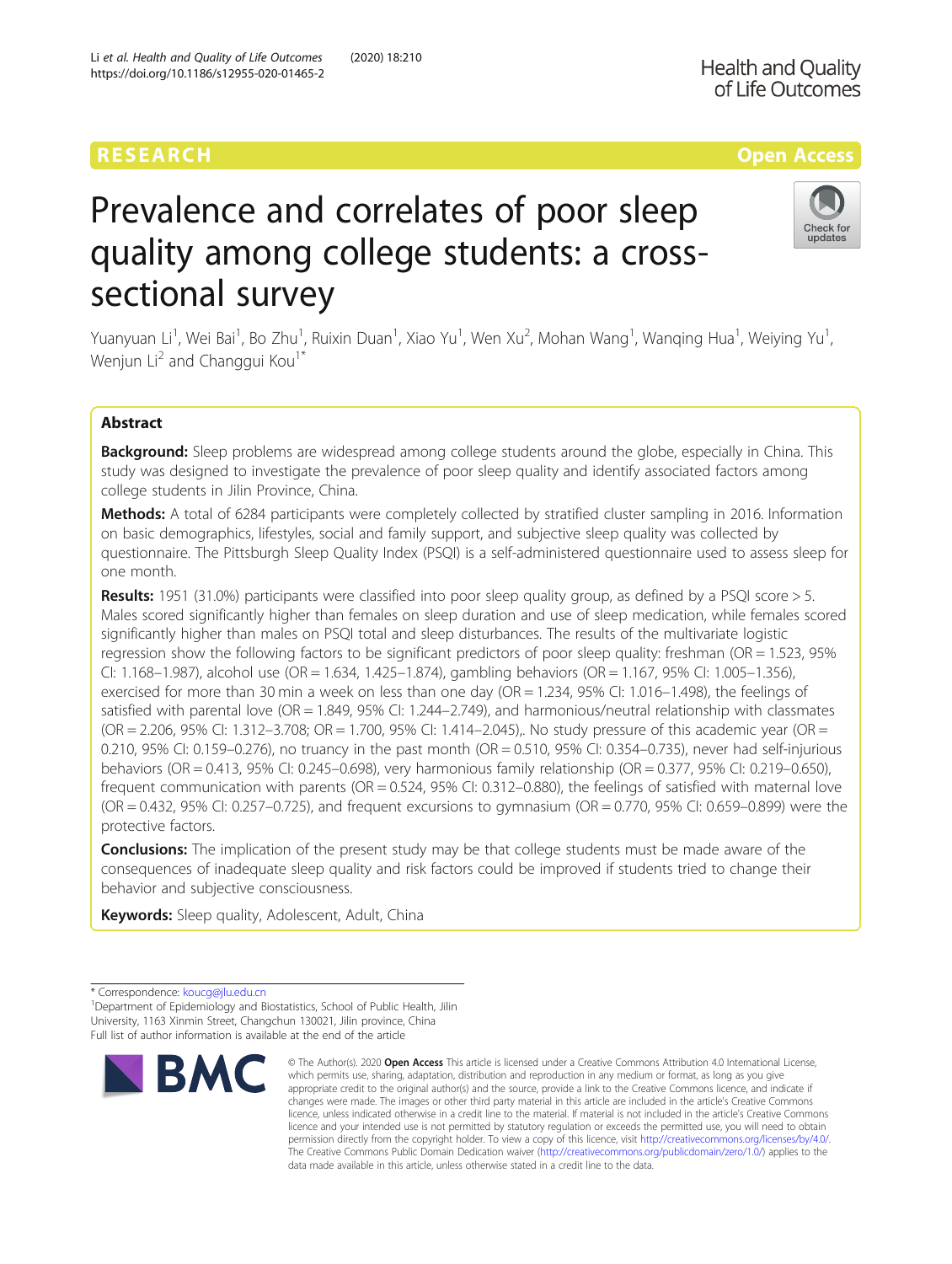# Background

Sleep is a pivotal modulator of neuroendocrine function, glucose regulation, and cardiovascular activity. The consequences of sufficient restorative sleep deprivation are severe, impacting human health, wellbeing, and functioning [[1\]](#page-10-0). Poor sleep quality may have a negative impact on social, physical, and mental health, as well as the living quality of individuals. According to the cut-off (Pittsburgh Sleep Quality Index (PSQI) score > 5), a German community study indicated that the prevalence of poor sleep quality among people aged 18–80 years was 36% [[2\]](#page-10-0). In a cross-sectional study conducted in Hong Kong, China, the prevalence of poor sleep quality among 5001 adults was 39.4% [\[3](#page-10-0)].

As is well-known, college students in the transition period from home to college, from adolescence to adulthood are one of the most sleep-deprived age groups [\[4](#page-10-0)]. College students usually face numerous challenges, such as greater academic pressures, social obligations, internet distraction, being responsible for themselves, and erratic schedules. Carskadon and Davis [\[5\]](#page-10-0) found that students entering the college had less sleep time and delayed sleep onset. Sleep problems can trigger negative health outcomes, such as mood disturbance, fatigue, impaired concentration, and poor academic performance. Sleep problems are widespread among college students around the globe, especially in China. Problems of poor sleep quality and lack of sleep are common among college students in Hong Kong [[6\]](#page-10-0). Li et al. included 82,055 Chinese college students for meta-analysis, with an average sleep time of 7.08 h/day. The proportion of students who slept less than 6 h/day and 7 h/day (short sleep) was 8.4 and 43.9%, respectively. The average bedtime is 12: 51 a.m. The proportion of students with large sleep latency (time taken to fall asleep) of more than 30 min was 25.5% [\[7,](#page-10-0) [8](#page-10-0)]. Short sleep duration and unhealthy sleep patterns are common among Chinese university students [[9](#page-10-0)]. Previous studies revealed that a considerable prevalence of poor sleep quality among this population ranged from 19.17 to 57.5% depending on the definition and measure used [[10,](#page-10-0) [11\]](#page-10-0).

Poor sleep quality is associated with a number of factors, including demographic characteristics, behavioral and lifestyle factors, physical activity, psychological factors, and chronic diseases. With age, sleep changes, such as shorter sleep time and increased sleep fragmentation [[12\]](#page-10-0). Zhang et al. found that diseases and increased chronic diseases within 2 weeks in middle-aged and elderly patients were the main physiological health-related factors leading to poor sleep. Physical health may be a major determinant of sleep quality [[13](#page-10-0)]. Wang et al. showed that advanced age, smoking, irregular diet, lack of physical exercise, poor mental health, chronic diseases, or multiple diseases were positively correlated with sleep deprivation [\[14\]](#page-10-0). Internet addiction is very prevalent in college students, particularly in Asian communities [[15\]](#page-10-0), and is closely associated with sleep problems [[16](#page-10-0)]. In addition, poor sleep quality is also associated with stress levels and education levels [[17](#page-10-0)].

Since the differences in social and cultural background between the East and the West cannot be neglected, the findings may not completely reflect the overall sleep characteristics of the Chinese population, including college students. Many studies on the prevalence of poor sleep quality and associated factors of college students were conducted in China, but other factors such as the family and social support have been overlooked, resulting in failing to obtain complete results.

The purpose of this study was to investigate the prevalence of poor sleep among college students in Jilin Province, China. We looked at factors that influence sleep quality, including demographics and lifestyle, as well as family and social support. Understanding these factors may help improve sleep quality, thereby promoting the development of strategies and raising the quality of life.

# Methods

# Participants and sampling

The study was carried out in 2016 in Jilin Province, China. The sample size was 7500 based on the reported prevalence of 30% poor sleep quality, a confidence level of 95%, and an allowable error of 0.0001. Before taking samples, the student roster of different majors and grades was collected, and the students who were absent from the school in the past one month due to their study, sickness and personal leave, and internship were excluded. All the universities included in the survey received permission from the university authorities. Respondents received oral notification of the study from the advisor and were informed that participation was optional. All respondents provided informed consent prior to participating in the study. The survey was conducted anonymously and no personal information was given. 7500 people from the selected sites were randomly selected and invited to participate in the study, accounting for about 1% of the total number of college students in Jilin province. The overall response rate as 95.8% (313 participants refused to respond). The sampling of the survey was conducted by Jilin University using a stratified cluster sampling method. The detailed process of the sampling process was shown in Fig. [1.](#page-2-0) After the questionnaires were collected, 903 unqualified questionnaires were deleted, 6284 questionnaires included in the final analysis. Multiple imputation was used to deal with missing data for the PSQI scale. Frequency interpolation was used to deal with missing data for ranked data. Mean interpolation and mode interpolation were used to process the missing data in quantitative data of central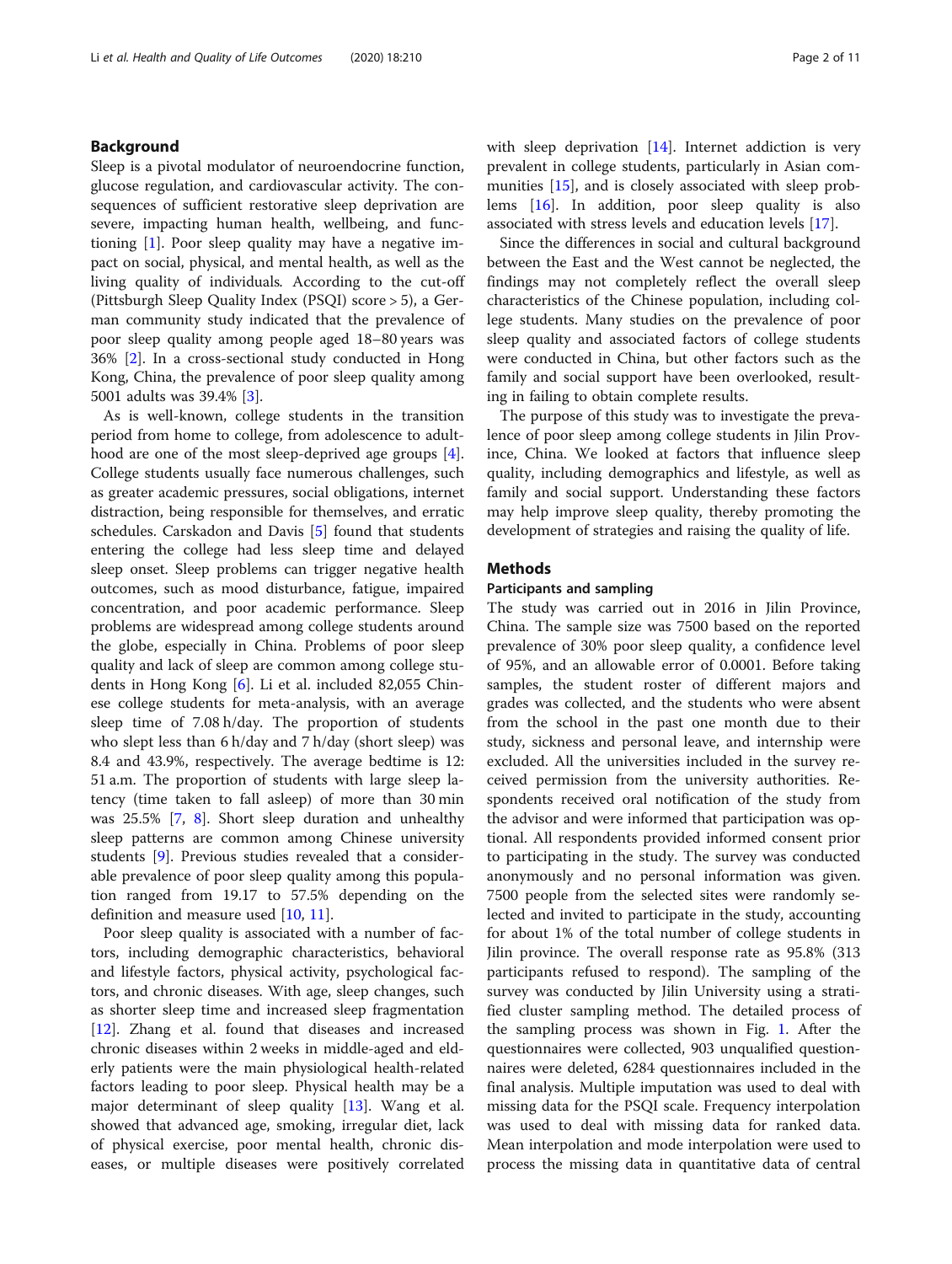<span id="page-2-0"></span>

tendency and discrete tendency, respectively. The study protocol was approved by the Survey and Behavioral Ethics Committee of the School of Public Health, Jilin University.

# Data and collection

PSQI is a self-administered questionnaire used to assess sleep for one month. The index consists of 19 items grouped into 7 components (subjective sleep quality, sleep latency, sleep duration, sleep efficiency, sleep disturbance, daytime dysfunction, and frequency of sleep medications) with 0 (no difficulty) to 3 (severe difficulty). The sum of these 7 components is a global score (range 0–21). The lower the score, the better the quality of sleep. The total score of PSQI > 5 indicates poor sleep quality with a sensitivity of 89.6% and specificity of 86.5% [\[18\]](#page-10-0). The Chinese version of PSQI has been widely used in the evaluation of sleep in other regions of China, with good reliability and validity [\[19](#page-10-0)].

Information on basic demographic characteristics, lifestyles, social and family support, and subjective sleep quality was collected using a self-report questionnaire. The basic demographic characteristics included age, gender, ethnicity, grade, body mass index (BMI), monthly family per capita income, and monthly living cost. BMI was calculated using self-reported height and weight as

weight in kg divided by height in meters squared [[20](#page-10-0), [21\]](#page-10-0). Lifestyle factors included tobacco and alcohol use, study pressure during the school year, days off from school, self-injurious behaviors, suicidal ideation in the past 12 months, gambling, and exercise. Tobacco use (at least one cigarette a day a week), alcohol use (one glass of an alcoholic drink, such as half bottle/can of beer, one glass of Chinese liquor, one glass of wine or rice wine) and gambling were categorized into "yes" or "no". Study pressure was measured by "How about your study pressure and burden this academic year?". Days off from school was measured by "In the past 30 days, how many days have you missed classes without asking for leave?". Self-injurious behaviors were measured by "In the past 12 months, have you intentionally hurt yourself (burning a cigarette, cutting with a razor blade, banging your head against a wall, etc.)?". Suicidal ideation was measured by "Have you had suicidal ideation in the past 12 months?". Exercise intensity was identified by asking "how many days per week do you exercise for more than 30 minutes at a time?". Family support is made up of five questions: "How do you feel about your family relationship?", "What is your parents' marital status and relationship?", "How often do you communicate with your parents?", "How satisfied you are with your father's love?", "How satisfied you are with your mother's love?". Social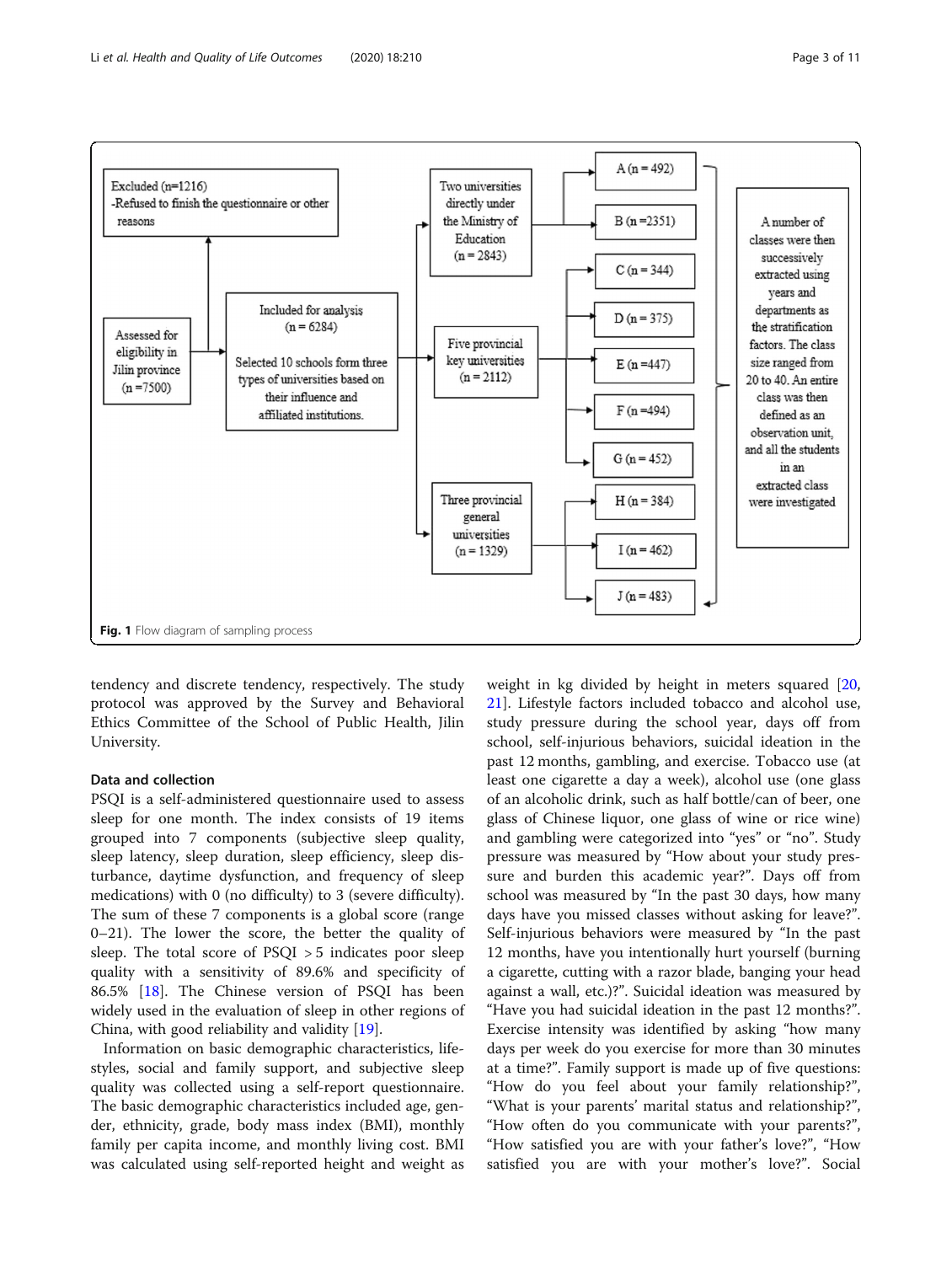support was measured with four questions, "How do you feel about your relationship with your classmates?", "How many close friends do you have?", "Where do you often go with your friends?", "Do you have a boyfriend/ girlfriend?" Social and family support was ascertained by asking students to self-evaluate their relationships and satisfaction with parents, classmates, or friends on a fivepoint scale from very harmonious/satisfaction to highly disharmonious/dissatisfied.

# Statistical analysis

Statistical analyses were performed by SPSS 24.0 (Statistical Product and Service Solutions Inc., Chicago, IL, USA). Basic socio-demographic characteristics, lifestyles, and social and family support were also compared between good and poor sleep quality using univariate logistic analyses for categorical variables. The gender differences for the seven PSQI components were analyzed via t-test. Multi-collinearity diagnosis was conducted for variables with statistical significance. Variables with variance inflation factor (VIF) <3 were included in the multivariate analysis. If there is a collinearity problem, principal component analysis and factor analysis are used to extract common factors and carry out multivariate logistic regression analysis of preselected variables. The multivariate logistic regression was used to obtain odds ratios (OR) and 95% confidence intervals (CI) of predictors, and explore the association between factors and sleep quality. Wald test was used to test the hypothesis of the regression coefficient. Twotailed  $p < 0.05$  was applied to determine the statistical significance.

# Results

A total of 6284 eligible questionnaires from undergraduate university student participants were completed in the study. The sample included 52.7% male and 47.3% female. The age of the students ranged from 15 to 25 years, and the mean age was 19.76 years  $(SD = 1.45)$ . The number of students ≤20 years old and > 20 years old was 4550 and 1734 respectively. There were 2586 freshmen, 1966 sophomores, 1072 juniors, and 660 senior and senior five.

Table [1](#page-4-0) shows the basic demographic differences between students with poor and good sleep quality. There were 4233 (69.0%) and 1951 (31.0%) with good and poor sleep quality, respectively. The difference in age groups and BMI was non-significant between subjects with good and poor sleep quality (. Students in lower grades had a higher prevalence of poor sleep quality than students in higher grades  $(p<0.05)$ .

Table [2](#page-5-0) provides for differences in lifestyle factors and subgroups with good or poor sleep quality. Among students who drank alcohol (p<0.001), had higher academic pressure ( $p<0.001$ ), more days of school absenteeism ( $p<$ 0.001), had often self-injurious behaviors ( $p<0.05$ ), gambled (p<0.05), and regularly exercised less than one day a week (p<0.05), there was a higher prevalence of poor sleep quality.

Table [3](#page-6-0) shows the family and social support and subgroups with good or poor sleep quality and reveals that students who lacked communication with parents (p< 0.05), were dissatisfied with their parental love  $(p<0.05)$ , and had disharmonious family relationships  $(p<0.05)$ , were significantly more likely to be poor sleepers. As for social support related factors, often go to Bar/Karaoke hall/Song and dance hall with friends  $(p<0.05)$  were also significantly associated with poor sleep quality.

Collinearity diagnosis was conducted for variables with a statistically significant difference in univariate logistic regression analysis, and variables with VIF<3 were included in the multivariable logistic regression (Table [4](#page-7-0)).

The results of the multivariable logistic regression show that students in the lower grades had an increased risk of poor sleep quality ( $p$ <0.05). Specifically, freshman and sophomore had a higher risk compared with that senior and senior five (OR = 1.523, 95% CI: 1.168–1.987; OR = 1.327, 95% CI; 1.030–1.709). Alcohol use (OR = 1.634, 1.425–1.874) was significantly associated with poor sleep quality ( $p<0.05$ ). Gambling behaviors (OR = 1.167, 95% CI: 1.005–1.356) was also shown to be a risk factor  $(p<0.05)$ . Students who exercised for more than 30 min a week on less than one day (OR = 1.234, 95% CI: 1.016–1.498) had a higher risk of poor sleep quality than those who exercised for 5 to 7 days a week). Feelings of satisfied with parental  $(OR = 1.849, 95\% \text{ CI: } 1.244-$ 2.749), and harmonious/neutral relationship with classmates (OR = 2.206, 95% CI: 1.312–3.708; OR = 1.700, 95% CI: 1.414–2.045) were also risk factors  $(p<0.05)$ . Students with study pressure of this academic year had an increased risk during poor sleep quality  $(p<0.001)$ . Students with no study pressure (OR = 0.210, 95% CI: 0.159–0.276) and had the lowest sleep risk than those with great study pressure. Students who did not skip school (OR = 0.510, 95% CI: 0.354–0.735) had a lower risk of poor sleep quality than those who stayed away from school for more than 5 days in the past month. A lower risk was also found for students who never  $(OR =$ 0.413, 95% CI: 0.245–0.698) and sometimes (OR = 0.372, 95% CI: 0.180–0.769) had self-injurious behaviors compared to students who often self-injurious behaviors.

In comparison with highly disharmonious family relationships, very harmonious ( $OR = 0.377$ , 95% CI: 0.219– 0.650), harmonious (OR = 0.473, 95% CI: 0.274–0.817) and neutral family relationships (OR = 0.498, 95% CI: 0.282–0.879) had a lower risk of poor sleep quality. Frequent communication with parents ( $OR = 0.524$ , 95% CI: 0.312–0.880), the feelings of satisfied with maternal love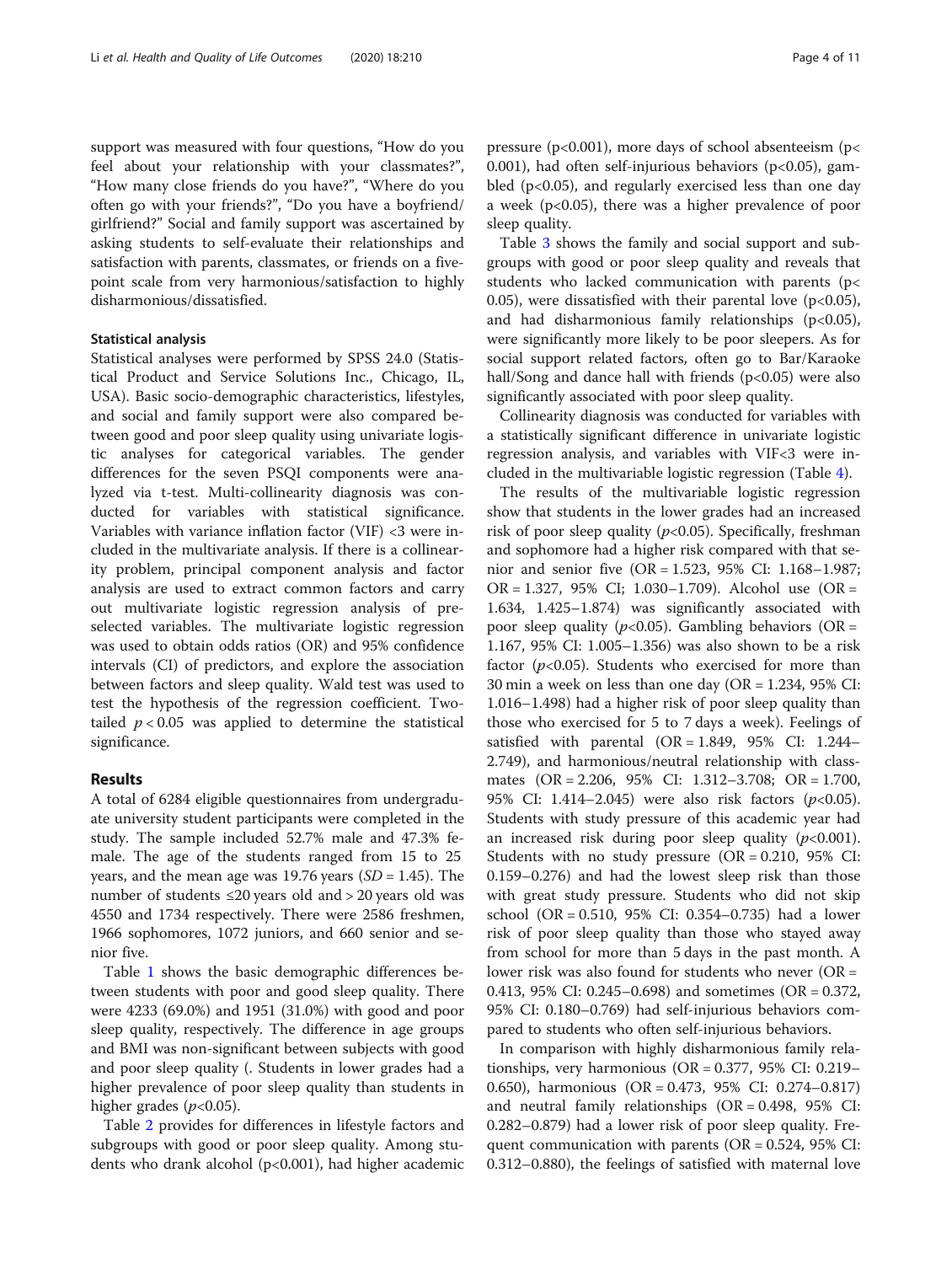| Variables                            | Total ( $n = 6284$ ) | Cr    | Good sleep quality ( $n = 4233$ ) | Poor sleep quality ( $n = 1951$ ) | OR    | 95%Cl           | р       |
|--------------------------------------|----------------------|-------|-----------------------------------|-----------------------------------|-------|-----------------|---------|
| Age                                  |                      |       |                                   |                                   |       |                 |         |
| $\leq 20$                            | 4550                 | 72.4% | 3106(68.3)                        | 1444(31.7)                        | 1.000 |                 |         |
| >20                                  | 1734                 | 27.6% | 1227(70.8)                        | 507(29.2)                         | 1.044 | $0.871 - 1.252$ | 0.638   |
| Gender                               |                      |       |                                   |                                   |       |                 |         |
| Male                                 | 3310                 | 52.7% | 2284(69.0)                        | 1026(31.0)                        | 1.000 |                 |         |
| Female                               | 2974                 | 47.3% | 2049(68.9)                        | 925(31.1)                         | 1.017 | $0.888 - 1.166$ | 0.804   |
| <b>Ethnicity</b>                     |                      |       |                                   |                                   |       |                 |         |
| Han                                  | 5737                 | 91.3% | 3955(68.9)                        | 1782(31.1)                        | 1.000 |                 |         |
| Minority                             | 547                  | 8.7%  | 378(69.1)                         | 169(30.9)                         | 0.999 | $0.815 - 1.225$ | 0.993   |
| BMI ( $\text{kg/m}^2$ )              |                      |       |                                   |                                   |       |                 |         |
| < 18.5                               | 1158                 | 18.5% | 813(70.2)                         | 345(29.8)                         | 1.000 |                 | 0.228   |
| $18.5 - 23.9$                        | 4054                 | 64.5% | 2785(68.7)                        | 1269(31.3)                        | 0.769 | $0.588 - 1.005$ | 0.055   |
| $24 - 27.9$                          | 774                  | 12.3% | 543(70.2)                         | 231(29.8)                         | 0.825 | $0.645 - 1.056$ | 0.127   |
| $\geq 28$                            | 298                  | 4.7%  | 192(64.4)                         | 106(35.6)                         | 0.771 | $0.581 - 1.022$ | 0.071   |
| Grade                                |                      |       |                                   |                                   |       |                 |         |
| Freshman                             | 2586                 | 41.2% | 1755(67.9)                        | 831(32.1)                         | 1.000 |                 | 0.002   |
| Sophomore                            | 1966                 | 31.3% | 1337(68.0)                        | 629(32.0)                         | 0.873 | $0.760 - 1.002$ | 0.054   |
| Junior                               | 1072                 | 17.0% | 759(70.8)                         | 313(29.2)                         | 0.677 | 0.550-0.834     | < 0.001 |
| Senior and senior five 660           |                      | 10.5% | 482(73.0)                         | 178(27.0)                         | 0.663 | $0.508 - 0.866$ | 0.003   |
| Monthly family income per capita (¥) |                      |       |                                   |                                   |       |                 |         |
| < 3000                               | 2909                 | 46.3% | 1974(67.9)                        | 1974(32.1)                        | 1.000 |                 | 0.901   |
| 3000-4999                            | 1916                 | 30.5% | 1343(70.1)                        | 1343(29.9)                        | 1.029 | $0.891 - 1.188$ | 0.695   |
| 5000-6999                            | 842                  | 13.4% | 589(70.0)                         | 589(30.0)                         | 1.005 | $0.830 - 1.217$ | 0.961   |
| $\geq 7000$                          | 617                  | 9.8%  | 427(69.2)                         | 427(30.8)                         | 1.085 | $0.864 - 1.362$ | 0.481   |
| Monthly living expenses (¥)          |                      |       |                                   |                                   |       |                 |         |
| < 1000                               | 2036                 | 32.4% | 1367(67.1)                        | 669(32.9)                         | 1.000 |                 | 0.087   |
| 1000-2000                            | 3646                 | 58.0% | 2537(69.6)                        | 1109(30.4)                        | 0.874 | $0.762 - 1.004$ | 0.057   |
| $2001 - 3000$                        | 467                  | 7.4%  | 338(72.4)                         | 129(27.6)                         | 0.829 | $0.636 - 1.082$ | 0.168   |
| > 3000                               | 135                  | 2.1%  | 91(67.4)                          | 44(32.6)                          | 1.245 | $0.796 - 1.947$ | 0.336   |

<span id="page-4-0"></span>Table 1 Basic demographic characteristics and sleep quality

Note: Cr, Constituent ratio; ¥1000 = \$141

(OR = 0.432, 95% CI: 0.257–0.725) and often went to the gymnasium (OR = 0.770, 95% CI: 0.659–0.899) were the protective factors of poor sleep quality (Table [5](#page-8-0)).

Differences between the genders for the seven PSQI components are depicted in Appendix 2. The mean sleep quality score was 4.51 ( $SD = 2.52$ ), the median sleep latency was 10.0 min (P25-P75, 5.0–20.0), the mean sleep efficiency was  $96.21\%$  (*SD* = 3.85), the mean sleep duration was  $7.47 \text{ h}$  (SD = 1.15), and of them, 1.97, 9.01, 29.46, and 59.56% were in < 5/5−/6−/> 7(h) sleep duration subgroups, respectively. Table [5](#page-8-0) shows that males scored significantly higher than females on sleep duration ( $p = 0.012$ ) and use of sleep medication ( $p = 0.013$ ), while females scored significantly higher than males on PSQI total ( $p = 0.041$ ) and sleep disturbances ( $p < 0.001$ ). No significant difference was observed in subjective sleep quality, sleep latency, sleep efficiency, and daytime dysfunction between males and females.

# **Discussion**

The present study explored the prevalence and associated factors of poor sleep quality among college students in Jilin province, China. With the cut-off (PSQI > 5), our findings of the PSQI total mean score of  $4.51$  (*SD* = 2.52) and the 31.0% prevalence of poor sleep quality were similar to those found in a study conducted in Taiwan university students [\[22](#page-10-0)], who had the PSQI total mean score of 4.9 ( $SD = 2.4$ ) and a 33.8% prevalence of poor sleep quality. Furthermore, our result is lower than the prevalence of poor sleep quality in a general university sample in Ethiopia (55.8%) [\[23\]](#page-10-0) and in Hong Kong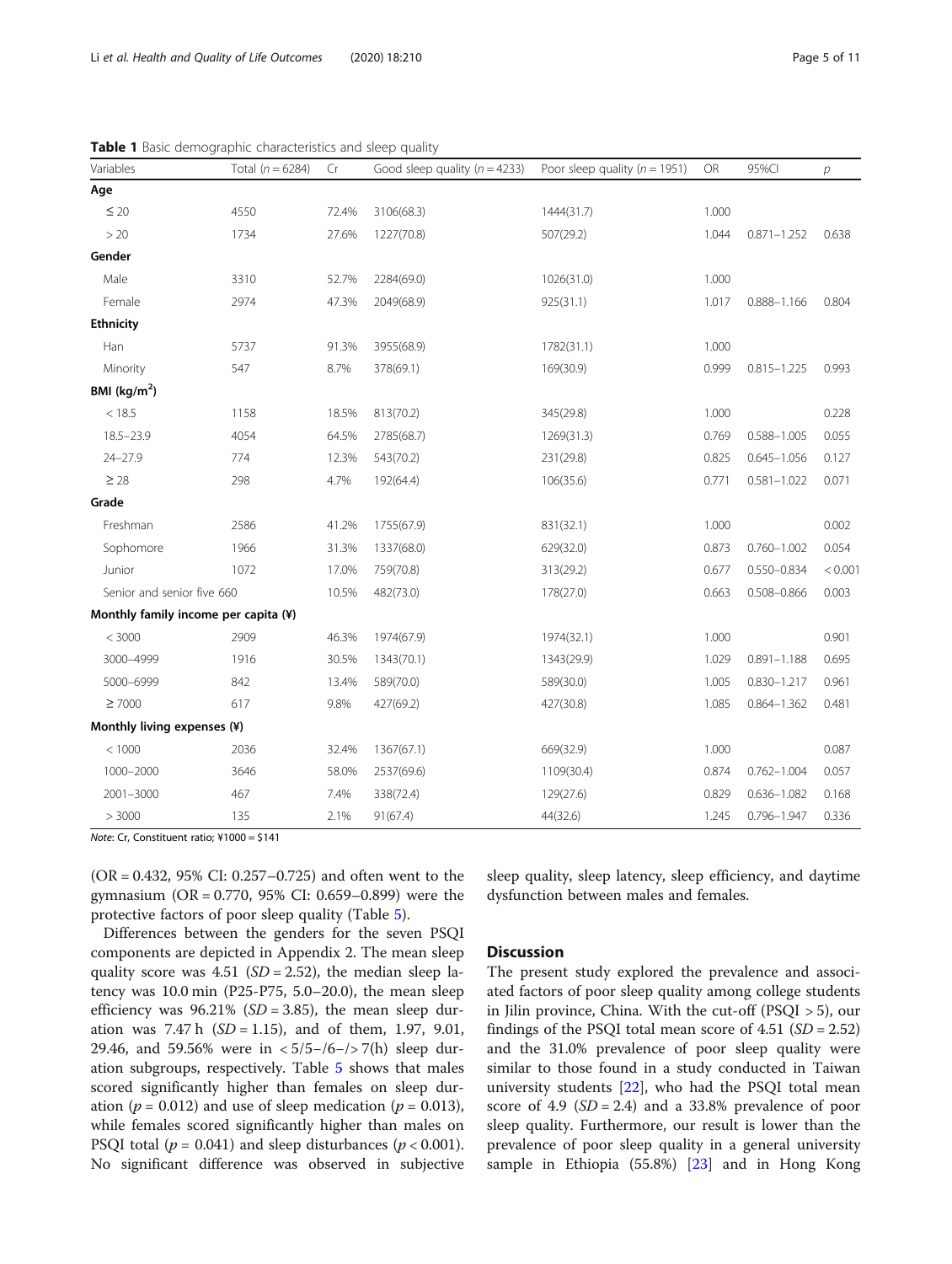| Variables                                 | Total | Cr     | Good sleep quality n(%) | Poor sleep quality n(%) | OR    | 95%CI           | $\overline{p}$ |
|-------------------------------------------|-------|--------|-------------------------|-------------------------|-------|-----------------|----------------|
| Tobacco use                               |       |        |                         |                         |       |                 |                |
| yes                                       | 354   | 5.6%   | 232(65.5)               | 122(34.5)               | 1.000 |                 |                |
| no                                        | 5930  | 94.4%  | 4101(69.2)              | 1829(30.8)              | 0.927 | $0.716 - 1.200$ | 0.564          |
| Alcohol use                               |       |        |                         |                         |       |                 |                |
| yes                                       | 4394  | 69.9%  | 2880(65.5)              | 1514(34.5)              | 1.000 |                 |                |
| no                                        | 1890  | 30.1%  | 1453(76.9)              | 437(23.1)               | 0.607 | 0.528-0.697     | < 0.001        |
| Study pressure of this academic year      |       |        |                         |                         |       |                 |                |
| no                                        | 887   | 14.1%  | 733(82.6)               | 154(17.4)               | 1.000 |                 | < 0.001        |
| smaller                                   | 903   | 14.4%  | 676(74.9)               | 227(25.1)               | 1.381 | 1.082-1.762     | 0.009          |
| general                                   | 2611  | 41.5%  | 1894(72.5)              | 717(27.5)               | 1.535 | 1.245-1.893     | < 0.001        |
| larger                                    | 1488  | 23.7%  | 846(56.9)               | 642(43.1)               | 3.032 | 2.437-3.772     | < 0.001        |
| great                                     | 395   | 6.3%   | 184(46.6)               | 211(53.4)               | 4.848 | 3.672-6.401     | < 0.001        |
| Days off from school(/month)              |       |        |                         |                         |       |                 | < 0.001        |
| $\mathsf{O}\xspace$                       | 5049  | 80.3%  | 3591(71.1)              | 1458(28.9)              | 1.000 |                 | < 0.001        |
| < 1                                       | 574   | 9.1%   | 348(60.6)               | 226(39.4)               | 1.587 | 1.307-1.926     | < 0.001        |
| $1 - 2$                                   | 395   | 6.3%   | 260(65.8)               | 135(34.2)               | 1.371 | 1.067-1.762     | 0.014          |
| $3 - 4$                                   | 110   | 1.8%   | 57(51.8)                | 53(48.2)                | 2.076 | 1.366-3.157     | < 0.001        |
| $\geq$ 5                                  | 156   | 2.5%   | 77(49.4)                | 79(50.6)                | 1.914 | 1.326-2.764     | < 0.001        |
| Self-injurious behaviors                  |       |        |                         |                         |       |                 |                |
| never                                     | 5929  | 94.4%  | 4134(69.7)              | 1795(30.3)              | 1.000 |                 | 0.002          |
| Occasionally                              | 196   | 3.1%   | 106(54.1)               | 90(45.9)                | 1.575 | $1.141 - 2.175$ | 0.006          |
| sometimes                                 | 75    | 1.2%   | 52(69.3)                | 23(30.7)                | 0.798 | $0.444 - 1.435$ | 0.452          |
| often                                     | 84    | 1.3%   | 41(48.8)                | 43(51.2)                | 2.018 | 1.165-3.495     | 0.012          |
| Suicidal ideation in the past 12 months   |       |        |                         |                         |       |                 |                |
| yes                                       | 576   | 9.20%  | 338(58.7)               | 238(41.3)               | 1.219 | 0.989-1.503     | 0.064          |
| no                                        | 5708  | 90.80% | 3995(70.0)              | 1713(30.0)              | 1.000 |                 |                |
| <b>Gambling behaviors</b>                 |       |        |                         |                         |       |                 |                |
| yes                                       | 1137  | 18.1%  | 734(64.6)               | 403(35.4)               | 1.000 |                 |                |
| no                                        | 5147  | 81.9%  | 3599(69.9)              | 1548(30.1)              | 0.852 | 0.732-0.990     | 0.037          |
| Exercise for more than 30 min (days/week) |       |        |                         |                         |       |                 |                |
| $\circ$                                   | 1526  | 24.3%  | 961(63)                 | 565(37)                 | 1.000 |                 | 0.002          |
| $1 - 2$                                   | 2687  | 42.8%  | 1893(70.5)              | 794(29.5)               | 0.768 | $0.663 - 0.888$ | < 0.001        |
| $3 - 4$                                   | 1128  | 18.0%  | 807(71.5)               | 321(28.5)               | 0.737 | 0.612-0.886     | 0.001          |
| $5 - 7$                                   | 943   | 15.0%  | 672(71.3)               | 271(28.7)               | 0.822 | 0.676-0.999     | 0.049          |

<span id="page-5-0"></span>Table 2 Univariate logistic regression analysis of lifestyle factors with sleep quality

Note: Cr, Constituent ratio; P is for OR

(57.5%) [\[10](#page-10-0)], but higher than another study of medical students in China (19.2%) [\[11](#page-10-0)].

Based on the basic demographic results, students in lower grades had a higher prevalence of poor sleep quality compared with those in the higher grades. Freshmen might be more susceptible to the new freedoms of living away from home for the first time and have little experience in dealing with the academic rigor of the curriculum. Similar results were found in the previous study [[24](#page-10-0)]. No

significant differences were found between males and females in the prevalence of poor sleep quality; this seems to contradict other previous reports [\[3](#page-10-0), [25](#page-10-0)]. We also found no association between sleep quality and BMI in college students, while other studies reported sleep quality had a significant association with BMI in the general population [[26](#page-10-0), [27\]](#page-10-0). Ethnicity, age structure, region, socioeconomic level, and lifestyle might be partly responsible for the differences [\[13,](#page-10-0) [26](#page-10-0), [28](#page-10-0), [29\]](#page-10-0).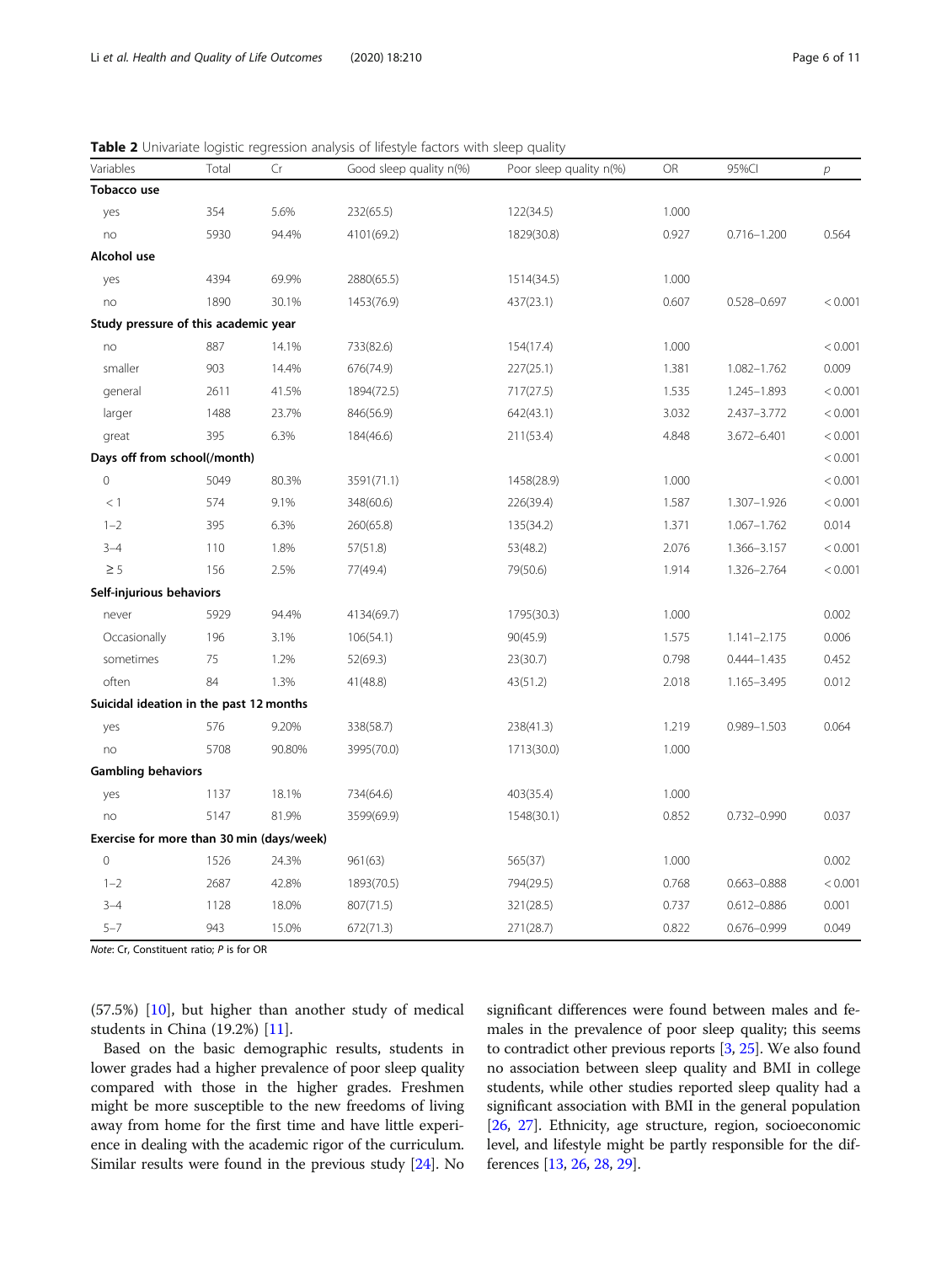# <span id="page-6-0"></span>Table 3 Univariate logistic regression analysis of family and social support with sleep quality

| Variables                            | Total |        | Good sleep quality n(%) | Poor sleep quality n(%) | OR    | 95%Cl           | $\overline{p}$ |
|--------------------------------------|-------|--------|-------------------------|-------------------------|-------|-----------------|----------------|
| Family relationship                  |       |        |                         |                         |       |                 |                |
| Very harmonious                      | 3884  | 61.8%  | 2870(73.9)              | 1014(26.1)              | 1.000 |                 | < 0.001        |
| Harmonious                           | 1822  | 29.0%  | 1142(62.7)              | 680(37.3)               | 1.260 | 1.088-1.459     | 0.002          |
| Neutral                              | 442   | 7.0%   | 262(59.3)               | 180(40.7)               | 1.270 | $0.980 - 1.647$ | 0.071          |
| Disharmonious                        | 69    | 1.1%   | 31(44.9)                | 38(55.1)                | 2.026 | 1.166-3.522     | 0.012          |
| Highly disharmonious                 | 67    | 1.1%   | 28(41.8)                | 39(58.2)                | 2.395 | 1.356-4.228     | 0.003          |
| <b>Parental marital status</b>       |       |        |                         |                         |       |                 |                |
| Harmonious                           | 5402  | 86.0%  | 3805(70.4)              | 1597(29.6)              | 1.000 |                 | 0.847          |
| Frequent quarrel                     | 494   | 7.9%   | 295(59.7)               | 199(40.3)               | 0.984 | 0.778-1.244     | 0.893          |
| Separation                           | 79    | 1.3%   | 46(58.2)                | 33(41.8)                | 1.204 | $0.724 - 2.001$ | 0.475          |
| Divorce                              | 309   | 4.9%   | 187(60.5)               | 122(39.5)               | 1.073 | $0.814 - 1.415$ | 0.617          |
| Communication with parents           |       |        |                         |                         |       |                 |                |
| Substantial                          | 1567  | 24.9%  | 1186(75.7)              | 381(24.3)               | 1.000 |                 | < 0.001        |
| Often                                | 2290  | 36.4%  | 1594(69.6)              | 696(30.4)               | 1.777 | 1.025-3.079     | 0.040          |
| Neutral                              | 1857  | 29.6%  | 1162(62.6)              | 695(37.4)               | 2.511 | 1.486-4.242     | < 0.001        |
| Rarely                               | 398   | 6.3%   | 253(63.6)               | 145(36.4)               | 2.172 | 1.285-3.671     | 0.004          |
| Never                                | 172   | 2.7%   | 138(80.2)               | 34(19.8)                | 1.997 | 1.179-3.383     | 0.010          |
| Satisfaction with paternal love      |       |        |                         |                         |       |                 |                |
| Very satisfied                       | 3091  | 49.2%  | 2252(72.9)              | 839(27.1)               | 1.000 |                 | 0.026          |
| Satisfied                            | 2019  | 32.1%  | 1362(67.5)              | 657(32.5)               | 1.288 | 0.756-2.197     | 0.352          |
| Neutral                              | 786   | 12.5%  | 471(59.9)               | 315(40.1)               | 0.795 | $0.500 - 1.265$ | 0.333          |
| Dissatisfied                         | 174   | 2.8%   | 94(54.0)                | 80(46.0)                | 0.687 | $0.437 - 1.081$ | 0.104          |
| Very dissatisfied                    | 214   | 3.4%   | 154(72.0)               | 60(28.0)                | 0.702 | $0.446 - 1.103$ | 0.125          |
| Satisfaction with maternal love      |       |        |                         |                         |       |                 |                |
| Very satisfied                       | 3750  | 59.7%  | 2677(71.4)              | 1073(28.6)              | 1.000 |                 | 0.011          |
| Satisfied                            | 1855  | 29.5%  | 1215(65.5)              | 640(34.5)               | 0.698 | 0.352-1.384     | 0.304          |
| Neutral                              | 397   | 6.3%   | 236(59.4)               | 161(40.6)               | 1.553 | 0.868-2.780     | 0.138          |
| Dissatisfied                         | 113   | 1.8%   | 77(68.1)                | 36(31.9)                | 1.688 | 0.976-2.919     | 0.061          |
| Very dissatisfied                    | 169   | 2.7%   | 128(75.7)               | 41(24.3)                | 1.652 | 0.957-2.852     | 0.072          |
| Relationship with classmates         |       |        |                         |                         |       |                 |                |
| Very harmonious                      | 1791  | 28.5%  | 1371(76.5)              | 420(23.5)               | 1.000 |                 | < 0.001        |
| Harmonious                           | 3164  | 50.4%  | 2191(69.2)              | 973(30.8)               | 1.696 | $0.762 - 3.772$ | 0.196          |
| Neutral                              | 1157  | 18.4%  | 659(57.0)               | 498(43.0)               | 1.308 | $0.664 - 2.578$ | 0.438          |
| Disharmonious                        | 80    | 1.3%   | 45(56.3)                | 35(43.8)                | 0.878 | $0.446 - 1.732$ | 0.708          |
| Highly disharmonious                 | 92    | 1.5%   | 67(72.8)                | 25(27.2)                | 0.785 | 0.398-1.550     | 0.486          |
| Number of good friends               |       |        |                         |                         |       |                 |                |
| None                                 | 147   | 2.3%   | 91(61.9)                | 56(38.1)                | 1.000 |                 | 0.415          |
| One                                  | 233   | 3.7%   | 150(64.4)               | 83(35.6)                | 0.694 | $0.413 - 1.168$ | 0.169          |
| Two                                  | 826   | 13.1%  | 524(63.4)               | 302(36.6)               | 0.793 | $0.496 - 1.268$ | 0.332          |
| Three and above                      | 5078  | 80.8%  | 3568(70.3)              | 1510(29.7)              | 0.730 | $0.464 - 1.149$ | 0.174          |
| Places often going with friends      |       |        |                         |                         |       |                 |                |
| Gymnasium                            | 1662  | 26.40% | 1258(75.7)              | 404(24.3)               | 1.000 |                 | 0.002          |
| Bar/Karaoke hall/Song and dance hall | 809   | 12.90% | 509(62.9)               | 300(37.1)               | 1.391 | 1.137-1.702     | 0.001          |
| <b>Billiard hall</b>                 | 301   | 4.80%  | 216(71.8)               | 85(28.2)                | 0.996 | $0.740 - 1.341$ | 0.979          |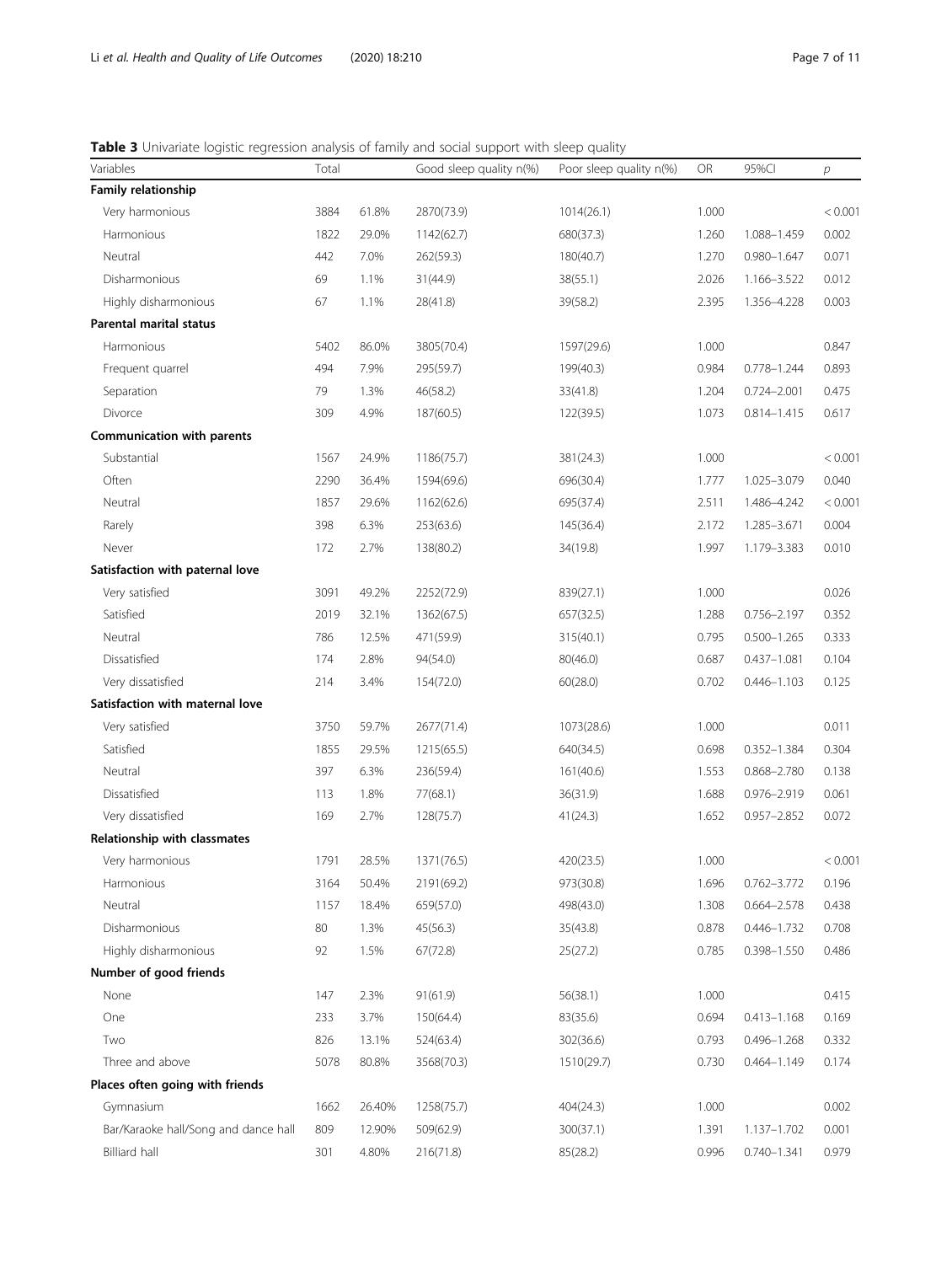<span id="page-7-0"></span>Table 3 Univariate logistic regression analysis of family and social support with sleep quality (Continued)

|                         | $\tilde{\phantom{a}}$ |       |        |                         |                         |           |                 |       |
|-------------------------|-----------------------|-------|--------|-------------------------|-------------------------|-----------|-----------------|-------|
| Variables               |                       | Total |        | Good sleep quality n(%) | Poor sleep quality n(%) | <b>OR</b> | 95%CI           | D     |
| Internet cafes          |                       | 630   | 10.00% | 449(71.3)               | 181(28.7)               | 1.020     | 0.814-1.278     | 0.861 |
| Other                   |                       | 2882  | 45.90% | 1901(66.0)              | 981(34.0)               | .286      | $1.101 - 1.503$ | 0.002 |
| boyfriend or girlfriend |                       |       |        |                         |                         |           |                 |       |
| Yes                     |                       | 1587  | 25.3%  | 1125(70.9)              | 462(29.1)               | 1.000     |                 |       |
| No                      |                       | 4697  | 74.7%  | 3208(68.3)              | 1489(31.7)              | 1.142     | $0.997 - 1.308$ | 0.056 |

Note: Cr, Constituent ratio; P is for OR

Regarding lifestyle, in the present study poor sleep quality was found to be associated with alcohol use, study pressure, days off from school, self-injurious behaviors, suicidal ideation, gambling, and physical exercise. Smoking is considered as a negative factor for improving sleep quality [\[30](#page-10-0)], but this was not observed in our study.

This work also found that poor sleep quality was associated with family and social support. A study demonstrated that family and social support may be an important determinant of sleep quality in the elderly [[30](#page-10-0), [31\]](#page-10-0). Daytime emotional stress, which may be disrupted by the interpersonal environment, has a strong relationship with sleep quality [\[32](#page-10-0)]. Therefore, this study found the association between social support and sleep quality is reasonable.

Our multiple logistic regression results also showed that lower grade, disharmonious family relationships, less frequent communication with parents, alcohol use, study pressure, more days of school absenteeism, selfinjurious, suicidal ideation, and physical exercise more often could increase the odds of poor sleep quality after controlling gender and age.

The sleep quality of female students was not worse than that of male students in terms of global PSQI scores and sleep disturbances. The only two significant gender findings were that male students had worse sleep quality in terms of sleep duration and use of sleep medication relative to female students.

Nevertheless, there existed some limitations. First, due to the cross-sectional design of this study, the causal relationship between sleep quality and factors could not be determined; further multi-center and longitudinal studies need to be done. Second, the study only covered college students in just Jilin Province, so the results may not necessarily be generalized to the whole country's undergraduate population or the Chinese college-aged population. Third, we cannot rule out the possibility that our results are due to unmeasured variables (such as dietary intake, use of the Internet and chronic diseases) that might affect sleep quality, or to chance. Fourth, this study used a self-reported approach to collect data, including height, weight, and sleep quality, which may be subject to some reporting errors. However, the simple self-estimation of the height and weight of college students is accurate enough to be used in place of measurement [[21\]](#page-10-0). Moreover, the validated and structured questionnaire has been regularly incorporated into the large epidemio-logic field surveys [\[33](#page-10-0)]. Fifth, the methods used to access some of the questions in the questionnaire may not be accurate enough. For example, exercise intensity was measured by "how many days per week do you exercise for more than 30 minutes at a time?". There may be a lack of evidence that family and social support measures have validity and sound psychometric properties. Finally, the limitations of using PSQI to assess sleep quality studies also have been pointed out by other studies, despite its widespread use. The previous study demonstrated that the PSQI sleep parameters appeared to be more biased compared with the Self-Assessment of Sleep Survey and the Self-Assessment of Sleep Survey Split [[34\]](#page-10-0).

Table 4 The diagnosis of multicollinearity in univariate logistic regression analysis of sleep quality of college students

| Variables                                 | VIF   | Variables                       | VIF   |
|-------------------------------------------|-------|---------------------------------|-------|
| Gender                                    | 1.056 | Family relationship             | 1.288 |
| Alcohol use                               | .062  | Communication with parents      | 1.547 |
| Study pressure of this academic year      | .032  | Satisfaction with paternal love | 2.296 |
| Days off from school(/month)              | .210  | Satisfaction with maternal love | 2.311 |
| Self-injurious behaviors                  | .242  | Relationship with classmates    | 1.240 |
| Gambling behaviors                        | 1.044 | Places often going with friends | 1.065 |
| Exercise for more than 30 min (days/week) | .081  |                                 |       |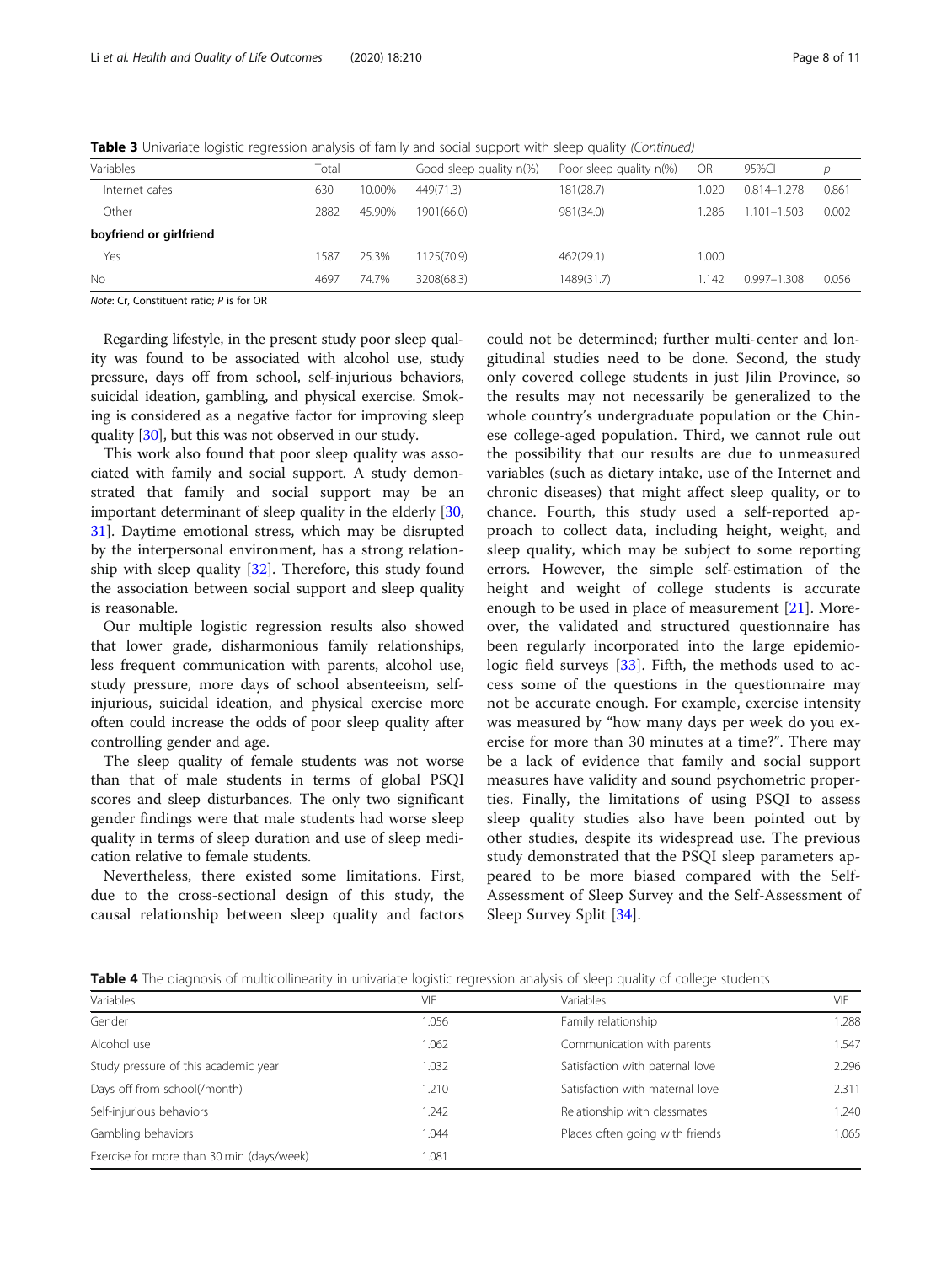# <span id="page-8-0"></span>Table 5 Multivariable logistic regression of factors associated with poor sleep quality

|                                           | Estimate | <b>SE</b> | Wald    | P       | <b>OR</b> | 95%Cl           |
|-------------------------------------------|----------|-----------|---------|---------|-----------|-----------------|
| Age                                       |          |           |         |         |           |                 |
| $\leq 20$                                 | $-0.043$ | 0.092     | 0.219   | 0.640   | 0.958     | $0.800 - 1.147$ |
| >20                                       |          |           |         |         | 1.000     |                 |
| Gender                                    |          |           |         |         |           |                 |
| Male                                      | 0.004    | 0.067     | 0.004   | 0.948   | 1.004     | $0.880 - 1.146$ |
| Female                                    |          |           |         |         | 1.000     |                 |
| Grade                                     |          |           |         |         |           |                 |
| Freshman                                  | 0.421    | 0.136     | 9.645   | 0.002   | 1.523     | 1.168-1.987     |
| Sophomore                                 | 0.283    | 0.129     | 4.798   | 0.028   | 1.327     | 1.030-1.709     |
| Junior                                    | 0.029    | 0.123     | 0.055   | 0.815   | 1.029     | $0.809 - 1.308$ |
| Senior and senior five                    |          |           |         |         | 1.000     |                 |
| Alcohol use                               |          |           |         |         |           |                 |
| yes                                       | 0.491    | 0.070     | 49.346  | < 0.001 | 1.634     | 1.425-1.874     |
| no                                        |          |           |         |         | 1.000     |                 |
| Study pressure of this academic year      |          |           |         |         |           |                 |
| no                                        | $-1.563$ | 0.140     | 123.709 | < 0.001 | 0.210     | 0.159-0.276     |
| smaller                                   | $-1.249$ | 0.134     | 87.531  | < 0.001 | 0.287     | $0.221 - 0.373$ |
| general                                   | $-1.150$ | 0.117     | 96.568  | < 0.001 | 0.317     | $0.252 - 0.398$ |
| larger                                    | $-0.464$ | 0.120     | 14.857  | < 0.001 | 0.629     | 0.497-0.796     |
| great                                     |          |           |         |         | 1.000     |                 |
| Days off from school(/month)              |          |           |         |         |           |                 |
| $\mathbf 0$                               | $-0.673$ | 0.186     | 13.091  | < 0.001 | 0.510     | 0.354-0.735     |
| <1                                        | $-0.214$ | 0.204     | 1.102   | 0.294   | 0.807     | $0.541 - 1.204$ |
| $1 - 2$                                   | $-0.381$ | 0.213     | 3.189   | 0.074   | 0.683     | $0.450 - 1.038$ |
| $3 - 4$                                   | 0.044    | 0.269     | 0.027   | 0.870   | 1.045     | $0.617 - 1.770$ |
| $\geq$ 5                                  |          |           |         |         | 1.000     |                 |
| Self-injurious behaviors                  |          |           |         |         |           |                 |
| never                                     | $-0.883$ | 0.268     | 10.897  | 0.001   | 0.413     | $0.245 - 0.698$ |
| Occasionally                              | $-0.389$ | 0.302     | 1.666   | 0.197   | 0.678     | $0.375 - 1.224$ |
| sometimes                                 | $-0.988$ | 0.370     | 7.123   | 0.008   | 0.372     | $0.180 - 0.769$ |
| often                                     |          |           |         |         | 1.000     |                 |
| <b>Gambling behaviors</b>                 |          |           |         |         |           |                 |
| yes                                       | 0.154    | 0.076     | 4.082   | 0.043   | 1.167     | 1.005-1.356     |
| no                                        |          |           |         |         | 1.000     |                 |
| Exercise for more than 30 min (days/week) |          |           |         |         |           |                 |
| 0                                         | 0.210    | 0.099     | 4.512   | 0.034   | 1.234     | 1.016-1.498     |
| $1 - 2$                                   | $-0.067$ | 0.090     | 0.551   | 0.458   | 0.935     | $0.784 - 1.116$ |
| $3 - 4$                                   | $-0.107$ | 0.104     | 1.048   | 0.306   | 0.899     | $0.732 - 1.103$ |
| $5 - 7$                                   |          |           |         |         | 1.000     |                 |
| Family relationship                       |          |           |         |         |           |                 |
| Very harmonious                           | $-0.975$ | 0.278     | 12.292  | < 0.001 | 0.377     | 0.219-0.650     |
| Harmonious                                | $-0.748$ | 0.278     | 7.225   | 0.007   | 0.473     | 0.274-0.817     |
| Neutral                                   | $-0.698$ | 0.290     | 5.783   | 0.016   | 0.498     | 0.282-0.879     |
| Disharmonious                             | $-0.191$ | 0.372     | 0.264   | 0.608   | 0.826     | 0.398-1.714     |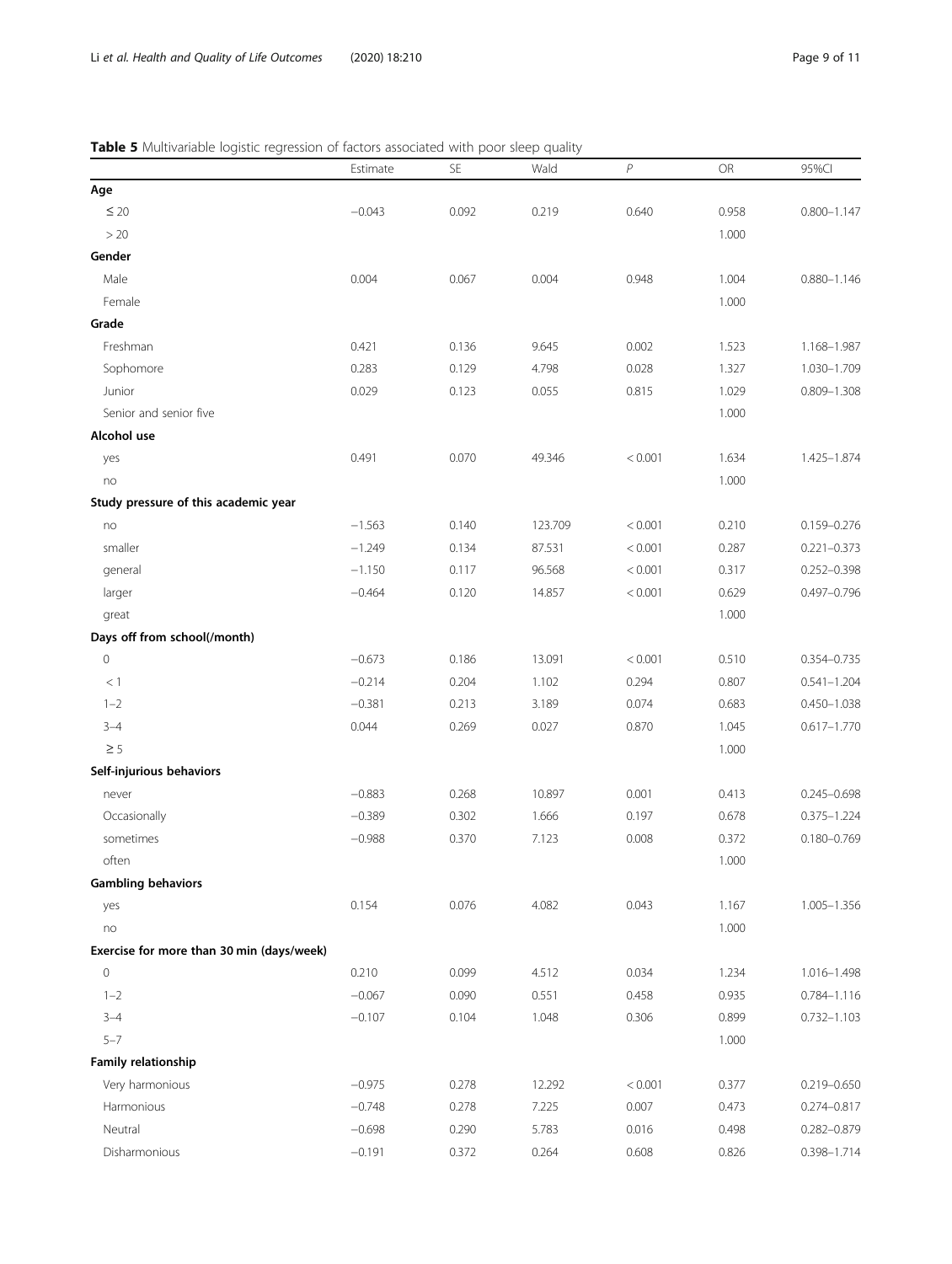# **Table 5** Multivariable logistic regression of factors associated with poor sleep quality (Continued)

|                                      | Estimate | <b>SE</b> | Wald   | $\,P$   | <b>OR</b> | 95%Cl           |
|--------------------------------------|----------|-----------|--------|---------|-----------|-----------------|
| Highly disharmonious                 |          |           |        |         | 1.000     |                 |
| Communication with parents           |          |           |        |         |           |                 |
| Substantial                          | $-0.646$ | 0.265     | 5.969  | 0.015   | 0.524     | $0.312 - 0.880$ |
| Often                                | $-0.106$ | 0.148     | 0.513  | 0.474   | 0.899     | $0.672 - 1.203$ |
| Neutral                              | 0.223    | 0.096     | 5.371  | 0.020   | 1.249     | $1.035 - 1.508$ |
| Rarely                               | 0.077    | 0.084     | 0.827  | 0.363   | 1.080     | $0.915 - 1.274$ |
| Never                                |          |           |        |         | 1.000     |                 |
| Satisfaction with paternal love      |          |           |        |         |           |                 |
| Very satisfied                       | 0.360    | 0.228     | 2.487  | 0.115   | 1.433     | $0.916 - 2.240$ |
| Satisfied                            | 0.615    | 0.202     | 9.227  | 0.002   | 1.849     | 1.244-2.749     |
| Neutral                              | 0.134    | 0.120     | 1.253  | 0.263   | 1.144     | $0.904 - 1.448$ |
| Dissatisfied                         | $-0.020$ | 0.092     | 0.049  | 0.825   | 0.980     | $0.818 - 1.174$ |
| Very dissatisfied                    |          |           |        |         | 1.000     |                 |
| Satisfaction with maternal love      |          |           |        |         |           |                 |
| Very satisfied                       | $-0.499$ | 0.278     | 3.238  | 0.072   | 0.607     | $0.352 - 1.046$ |
| Satisfied                            | $-0.840$ | 0.265     | 10.074 | 0.002   | 0.432     | $0.257 - 0.725$ |
| Neutral                              | $-0.045$ | 0.151     | 0.090  | 0.765   | 0.956     | $0.712 - 1.284$ |
| Dissatisfied                         | 0.016    | 0.091     | 0.030  | 0.863   | 1.016     | $0.850 - 1.214$ |
| Very dissatisfied                    |          |           |        |         | 1.000     |                 |
| Relationship with classmates         |          |           |        |         |           |                 |
| Very harmonious                      | 0.412    | 0.317     | 1.686  | 0.194   | 1.509     | $0.811 - 2.809$ |
| Harmonious                           | 0.791    | 0.265     | 8.912  | 0.003   | 2.206     | 1.312-3.708     |
| Neutral                              | 0.531    | 0.094     | 31.805 | < 0.001 | 1.700     | 1.414-2.045     |
| Disharmonious                        | 0.107    | 0.076     | 1.972  | 0.160   | 1.113     | 0.958-1.293     |
| Highly disharmonious                 |          |           |        |         | 1.000     |                 |
| Places often going with friends      |          |           |        |         |           |                 |
| Gymnasium                            | $-0.261$ | 0.079     | 10.914 | 0.001   | 0.770     | 0.659-0.899     |
| Bar/Karaoke hall/Song and dance hall | 0.080    | 0.092     | 0.768  | 0.381   | 1.084     | $0.905 - 1.297$ |
| <b>Billiard hall</b>                 | $-0.258$ | 0.148     | 3.056  | 0.080   | 0.773     | 0.579-1.032     |
| Internet cafes                       | $-0.259$ | 0.110     | 5.502  | 0.019   | 0.772     | 0.622-0.958     |
| Other                                |          |           |        |         | 1.000     |                 |

Note:  $df = 1$ 

# Conclusions

In sum, our results could still serve as an important implication to identify the factors that affect poor sleep and to develop prevention strategies for college students to promote healthy sleeping habits, which should cover factors such as study pressure, family and social support, mental health, and physical exercise. It is worth noting that college students must be made aware of the consequences of inadequate sleep quality and that risk factors could be improved if students tried to change their behavior and subjective consciousness.

# Supplementary information

Supplementary information accompanies this paper at [https://doi.org/10.](https://doi.org/10.1186/s12955-020-01465-2) [1186/s12955-020-01465-2](https://doi.org/10.1186/s12955-020-01465-2).

Additional file 1 Appendix 1. The assignment of the variables included in the logistic regression. **Appendix 2.** PSQI component scores and total scores ( $M \pm SD$ ) in all participants and by gender.

# Abbreviations

PSQI: Pittsburgh Sleep Quality Index; VIF: Variance inflation factor; BMI: Body mass index; OR: Odds ratios; CI: Confidence intervals; SD: Standard deviation

# Acknowledgments

The authors wish to acknowledge all the study participants.